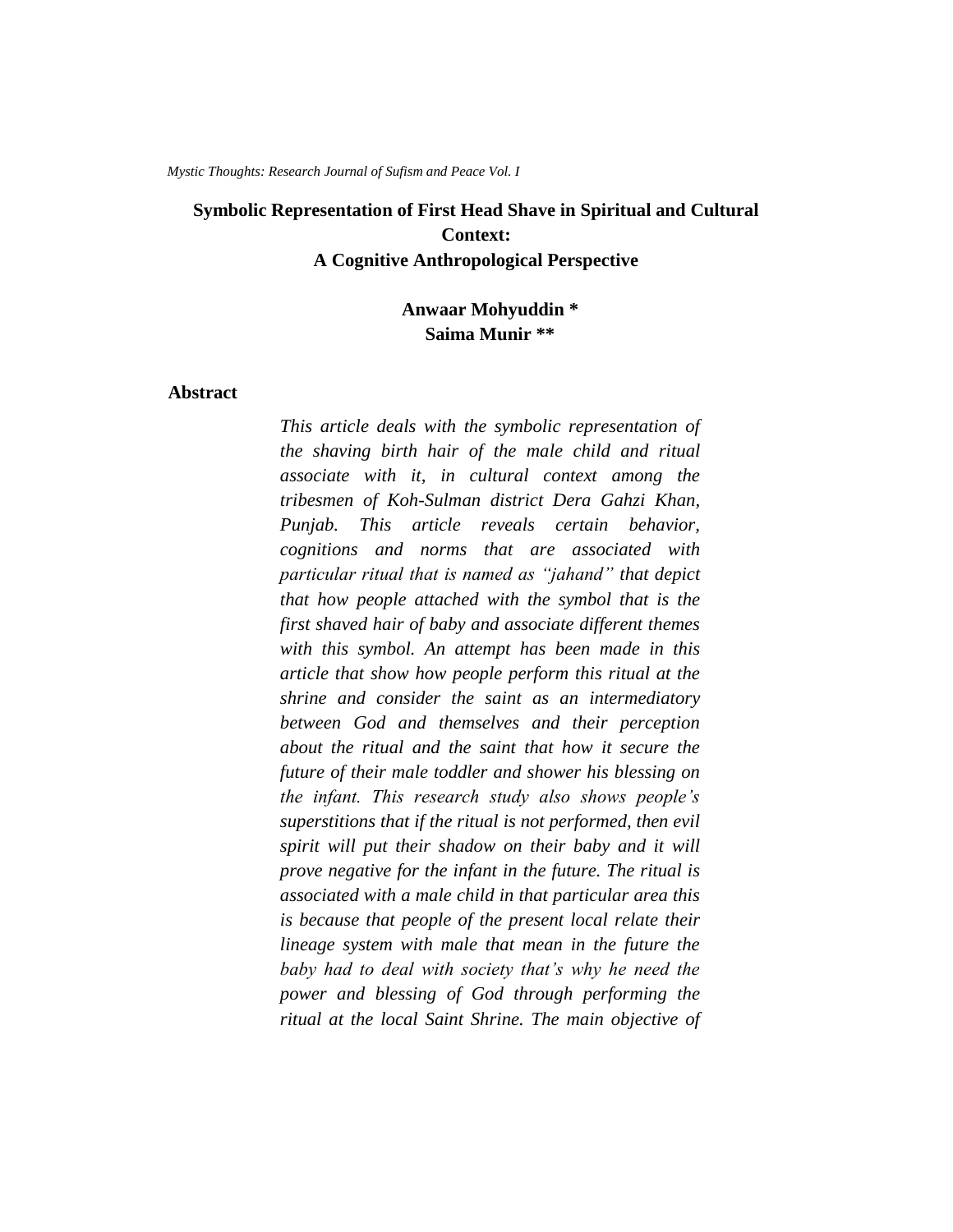*this paper is that to know the importance of the ritual that how emotionally and socially people are connected with this birth haircut of the male baby and what is it for them that how they perceive it. The second objective of the study is that to describe what type of beliefs is associated with the shaved hair of the infant at the time of birth and the symbol hair depict to them. The data presented in this paper has been collected by using qualitative anthropological research technique.*

**Keywords** *Head Shave, Symbolic Representation, Shrine, Superstitions, Infant, Rituals.*

## **Introduction**

Hair is an object of intense elaboration and preoccupation in many societies; seemingly the most superficial part of the human body, its meanings are nevertheless deeply rooted in culture. Sometimes the meanings of hair are transcultural but more often they are culturally specific and even then depend on the range of variations that are permitted and expressed in that culture. Abstract or general theories about hair are therefore not sufficient to interpret particular hairstyles or practices relating to hair; one must know quite a lot about the culture in order to do so (Delaney, 1994).

In religion and culture hair of an individual often go through in a same way and considered an important factor. Hairstyles, rituals and practices that are obtained by one culture or individual make a sense about individual belief or commitment. When we see a particular hairstyle or a ritual associated with it, we make our inferences and judgments about individual persuasion, morality sexual orientation and religious sentiment. The first haircut is special in more culture throughout the world. It is often considered as a rite of passage. First hair cut or birth hair cut has various desirable and undesirable associations in different societies. Shaving of baby head is a tradition in different societies throughout the world and it has sociological and cultural importance. Shaving of baby head has different meaning according to culture and social context. Sociologically people follow this tradition because they believe that shaving of birth head hair of baby makes baby healthy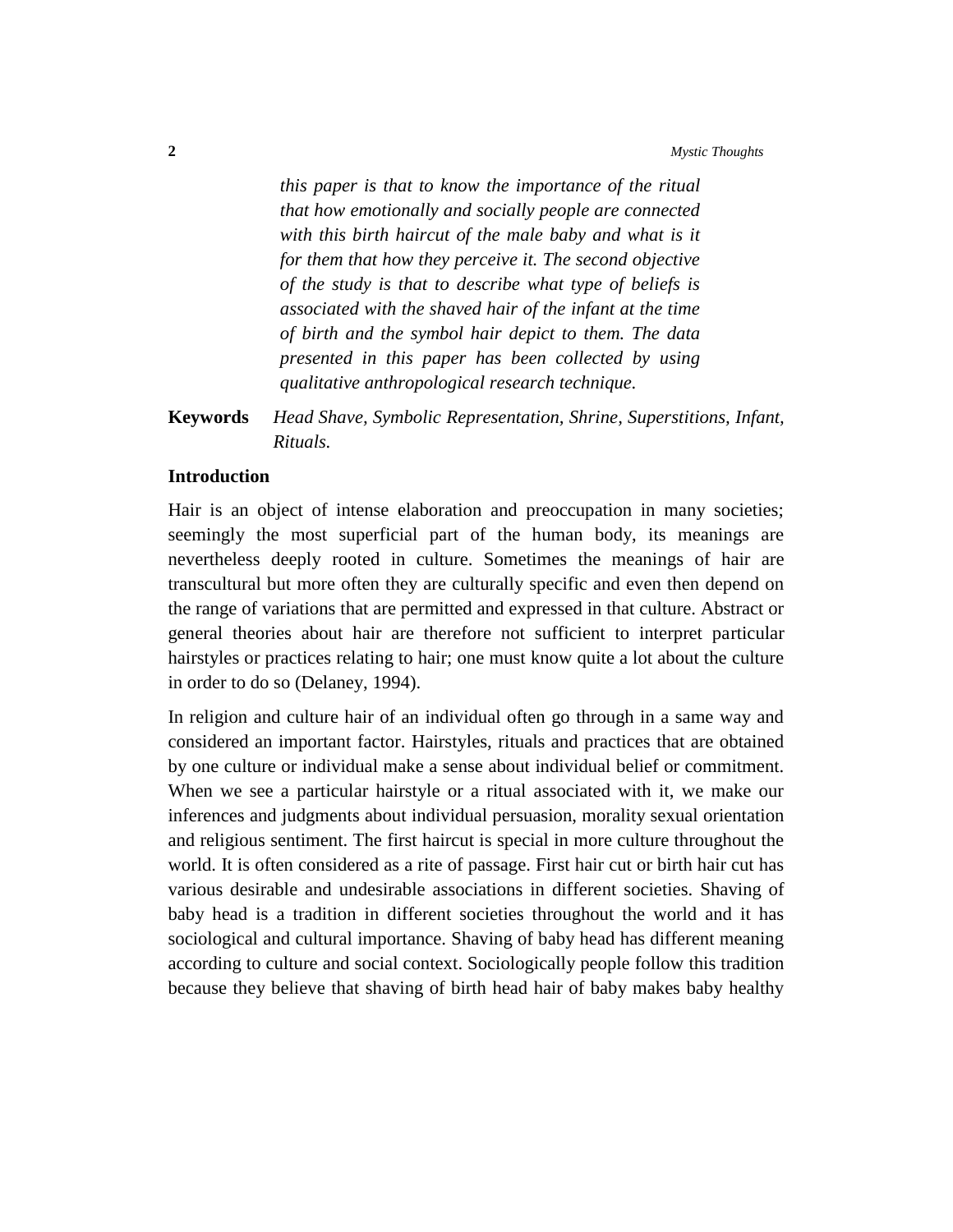and strong also it is considered a good practice for the growth of the baby, people associate it the first haircut with its medical importance.

In religious perspective Ibn Al-Qayem refer that it is also seen as traditionally as in Islam the shaving of baby head or baby first haircut is required as Sunnah for parents to shave their newborn head after the seventh day of the birth. The hair of the newborn is weighed and equivalent amount of silver or gold is given to the poor (Al-Sharh Al-Mumtiaa' 7/540).

The benefit of shaving of newborn hair is that it removes harm from him and it removes the weak hair and makes it stronger in addition it comforts the newborn and opens the head skin openings. In Pakistan the shaving of baby head is considered auspicious because Pakistan is an Islamic country. The Pakistani culture vivacious and many cultures and traditions are being practiced here because of the influence of region, religion and even village from where they originate.

Shaving rites are a component in quite a number of biblical rituals. Surpressingly, however, they have not yet received a comprehensive treatment by scholars in the biblical field. When shaving rites are treated-in commentaries on specific biblical passages, in dictionary and encyclopedia articles-they are usually associated in a perfunctory manner with specific contexts such as mourning, or specific functions such as achieving purification, causing humiliation, or bringing about the surrender of an individual's power or personality (Olyan, 1998).

Typically, no attempt is made to chart the specific functions of ritual shaving in rites of transition to see whether any patterns emerge, or to ask whether shaving has a large function in the biblical ritual that goes beyond its particular function in any specific ritual setting. There is a relationship between the shavings of the mourner on the one hand, who departs from quotidian life and enters a state of polluted separation and the shaving of the Nazirit as he or she completes the ritual requirements of the Nazirit vow and moves a step closer to reentering the day-today life of the community. Yet biblical materials also suggest that generalization is possible on another level (at least within Israelite culture as biblical texts represent it): Shaving effects and marks ritual transition, a change of status of the one shaved (Olyan, 1998).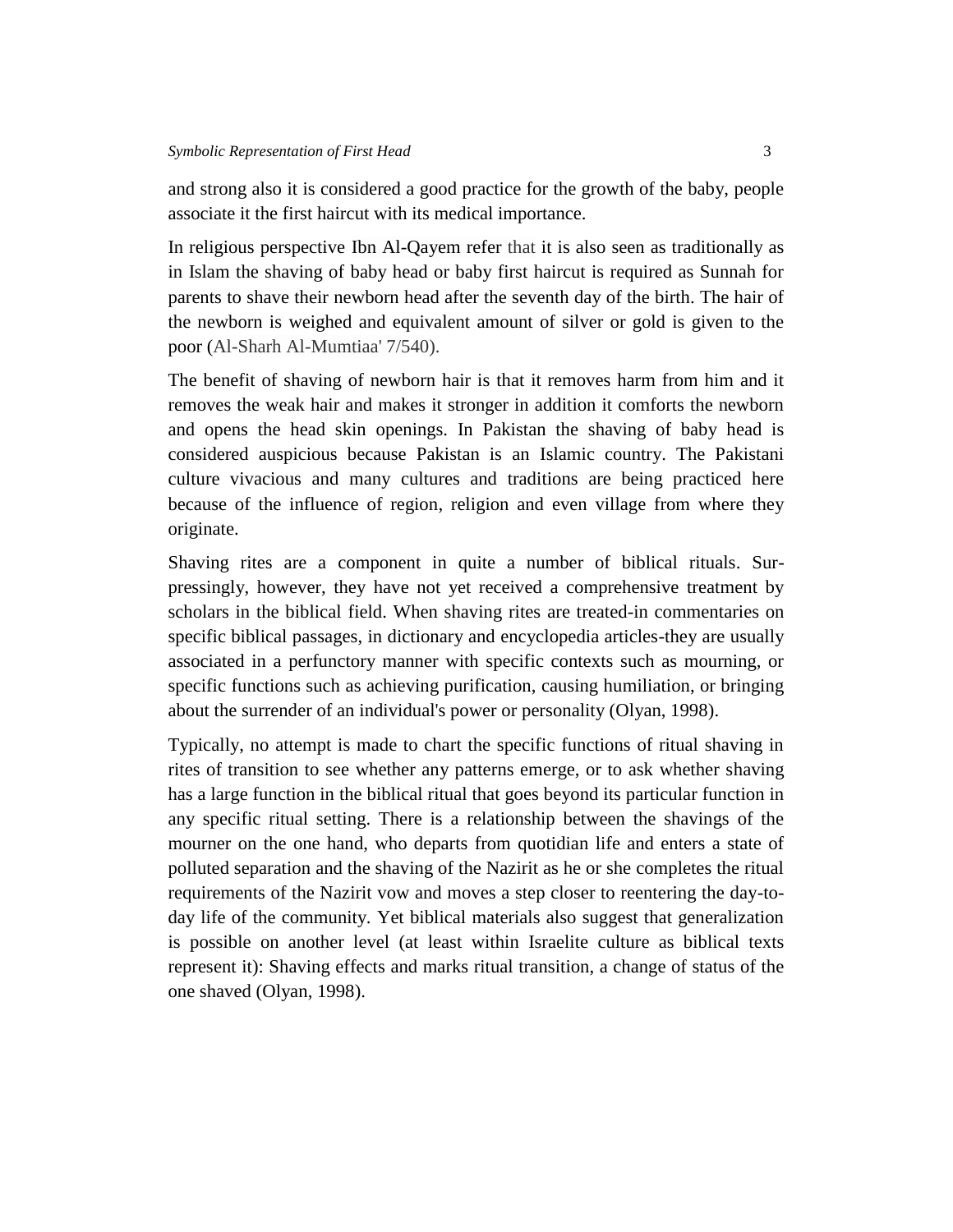Bilu argues that in contemporary Jewish ultra orthodox communities, most threeyear-old male children undergo a ritual sequence in which the first haircut is associated with entering the world of study. Focusing on the paramount value of holy Torah study and its prerequisites, and decode the psycho cultural meanings of the hair cutting and school initiation ceremonies and their ceremonial antecedent. During the first three years of life, the hair of male toddlers of all ultra orthodox groups and sects is left untrimmed. The first hair cutting is a ceremonial event usually conducted on the child's third birthday (Bilu, 2003).

Following it, the child is expected to cover his head, wear the four-cornered undergarment, recite the Jewish statement of faith (Shema Yisrae and basic blessings, and accompany his father to the synagogue. In line with the rabbinical statement, "Age three for the letters," this is also the time for entering the religious preschool, which constitutes the first step in the world of study The first haircut is inextricably linked with entering the Torah and the world of study and commandments, as clearly indicated by the flags, decorated with the letters of the alphabet, that some children hold in their hands during the hair cutting ritual. Many parents are anxious to perform the school initiation ceremony immediately following the haircut, even though the festival of Lag Ba'Omer does not coincide with the beginning of the study (Bilu, 2003).

Mageo studied changing hairdos in Samoa to construct a history of female sex roles and gender politics from contact to the present. The diachronic view that body symbols provide casts light on the nature of Samoan sexual relations. Samoan girl's mostly shaved head is something of an enigma as it should indicate sexual restraint, just as surely as her reddened locks suggest an absence of restrain. Shaving a Samoan girl's hair is, therefore, likely to decrease others' sexual interest in her. One might say that shaving deprives her of the symbolic wherewithal to enter into a sexual relationship. The girl's hairdo in old Samoa signified such a balance: her reddened locks represented the degree of license she enjoyed in flaunting; her shaved head represented the degree of restraint she was expected to exercise in marrying and conclude that hair, as a symbol, is part of a social communication about gender roles and moral rules, but these messages bear upon the inner individual, particularly when they become tangled and confused (Mageo, 1994).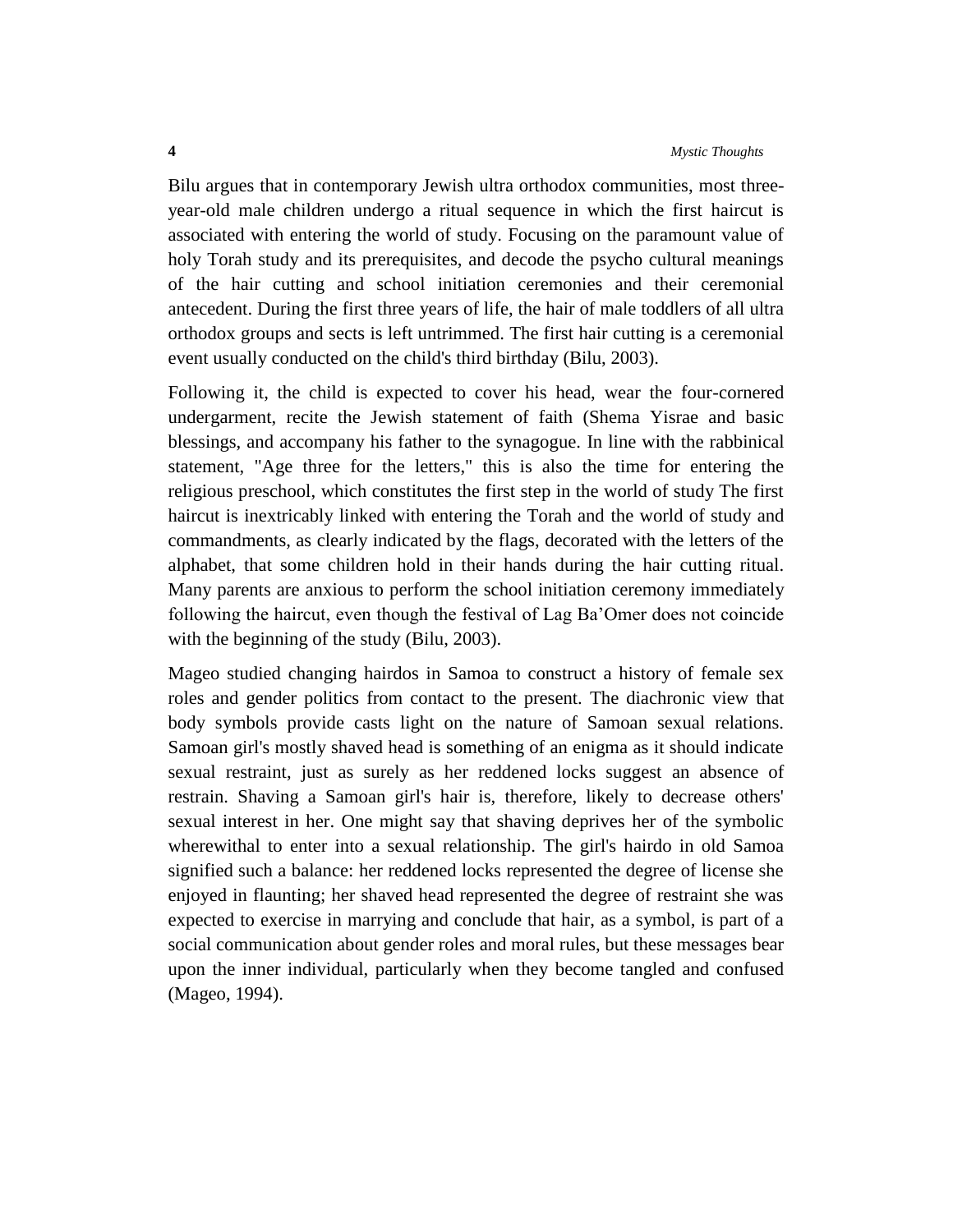Bogin argues in his study that the traditional Buddhist triad of body, speech, and mind is understood in ascending order of importance. He noted, attempts to interpret the religious body (and hair, in particular) have sometimes further suffered from the fact that "as with most condensed and central symbols of society, indigenous exegesis of hair is neither extensive nor frequent. Tibetan Buddhist *ngakpa* (these allow their hair too remain long and uncut) offers an opportunity to reexamine our understanding of hair symbolism through a rare example of "indigenous exegesis" of the subject. The rest of the article connects examples from ancient Greece to the cultures of Burma and the Omaha tribe in order to illustrate this principle the hair of the head is sacred because it is believed to be the abode of spirits or divinities. Tendzin Norbu Shabkar Tsokdruk Rangrol and Nyida Heruka share a focus on the material in their discussions of a *ngakpa*  identity. Their writings challenge our tendency to read physical symbols as secondary representatives of a primary meaning that is immaterial by foregrounding the superficial (Bogin 2008).

Bartlett argues that hair is a particularly fertile and powerful bearer of meaning for three basic reasons. First, hair is an exceptionally malleable body part. It has almost the same range of possibilities of treatment as clothing- it can be shaped, dyed, removed-but it emerges from the body and is thus organic in a way that clothes are not. Second, head and facial hair surrounds the face, the part of the body with the most concentrated and diverse communicative functions. Here are grouped the organs of sight, smell, taste and hearing; here speech originates and eye contact focuses. The treatment of hair is thus a pre-eminently socially visible act. Indeed, those theorists who see hair treatment as primarily sexually expressive would argue that the social visibility of head and facial hair is a prerequisite for its effective role as an open bearer of otherwise hidden messages.' Third, hair gives a few pieces of biological information, but only a few. Thus it starts with some inherent associations, but is not tightly structured into a whole system of meaning (Bartlett, 1994).

#### **Theoretical Framework**

The most persistent and widespread theory around the Women's Movement today is that of Patriarchy by Lendsey German. It takes many different forms, but the ideas behind it – that male domination or sexism is something which exists not just as a product of capitalism, but as something quite separate from the capitalist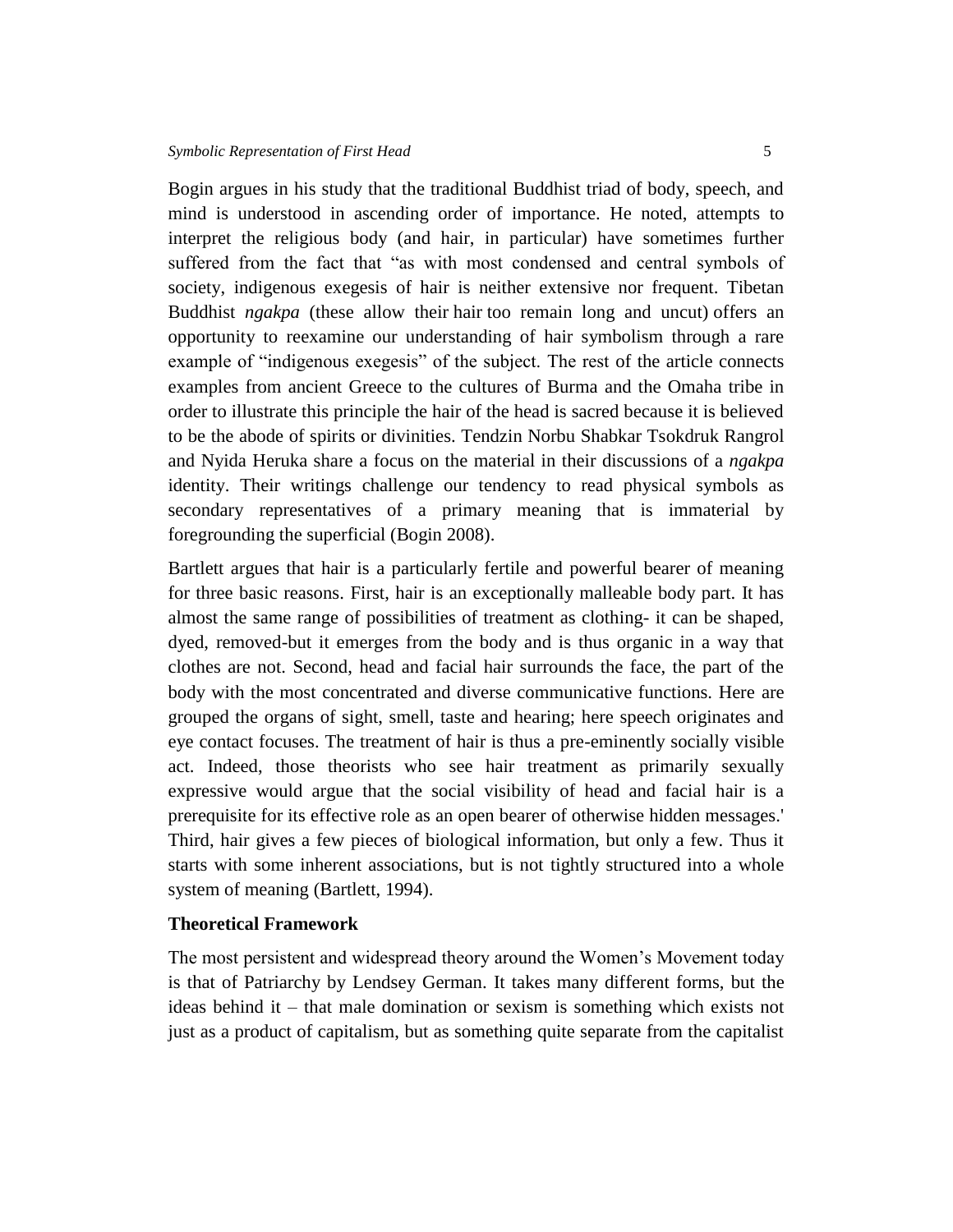mode of production and which will endure beyond capitalism – are accepted so widely that a wholesale rejection of the theory is greeted with complete and genuine amazement. The theories contain a little understanding of how women's oppression and the nature of the family have changed historically. Nor is there much notion of how widely differing that oppression is from class to class. Instead, we are presented with the "eternal truth" that "patriarchy" in one form or another is the cause of women's oppression.

Above theory is most effectively linked with research study because research study also reveals a patriarchal system that even rituals also connected with male members of society. Because they think that such ritual, shaving of baby birth hair is some sort of blessing for them in future but ignores female in specific ritual.

### **Methodology**

The present research is a small ethnographic research study conducted in the village Bahratii situated in the tribal area of Koh-Sulman where first shaving of male baby hair has associated some ritual that is performed in a specific way. The qualitative anthropological techniques were used for this study concentrating on three semantic dimensional approaches given by (Turner, 1973) wherein he argues that symbol have three significant dimensions that are important for understanding of the symbolic representation. These dimensions are Exegetic dimensioned, Operational dimension and Positional dimension. For a complete understanding of the symbol hair that is associated with shaving of male baby hair the above three dimensions were applied in research while collecting the data. The data were collected through conducting in-depth interviews, interview guide was used as tool for collecting the data and five interviews were conducted through purposive sampling technique:

### **Results and Discussion**

In Pakistan the shaving of baby head is also practiced in religious as well as in cultural context. People shave their baby's first haircut in religious perspective and also there prevail different culture and according to cultural context different ritual are associated with the birth haircut of the infant. In some region of Pakistan as like in tribal area of Koh-Sulman some rituals are associated with the first haircut of the baby, especially with a male child. This haircut is named locally as *jahand,* which has a symbolic importance in this region.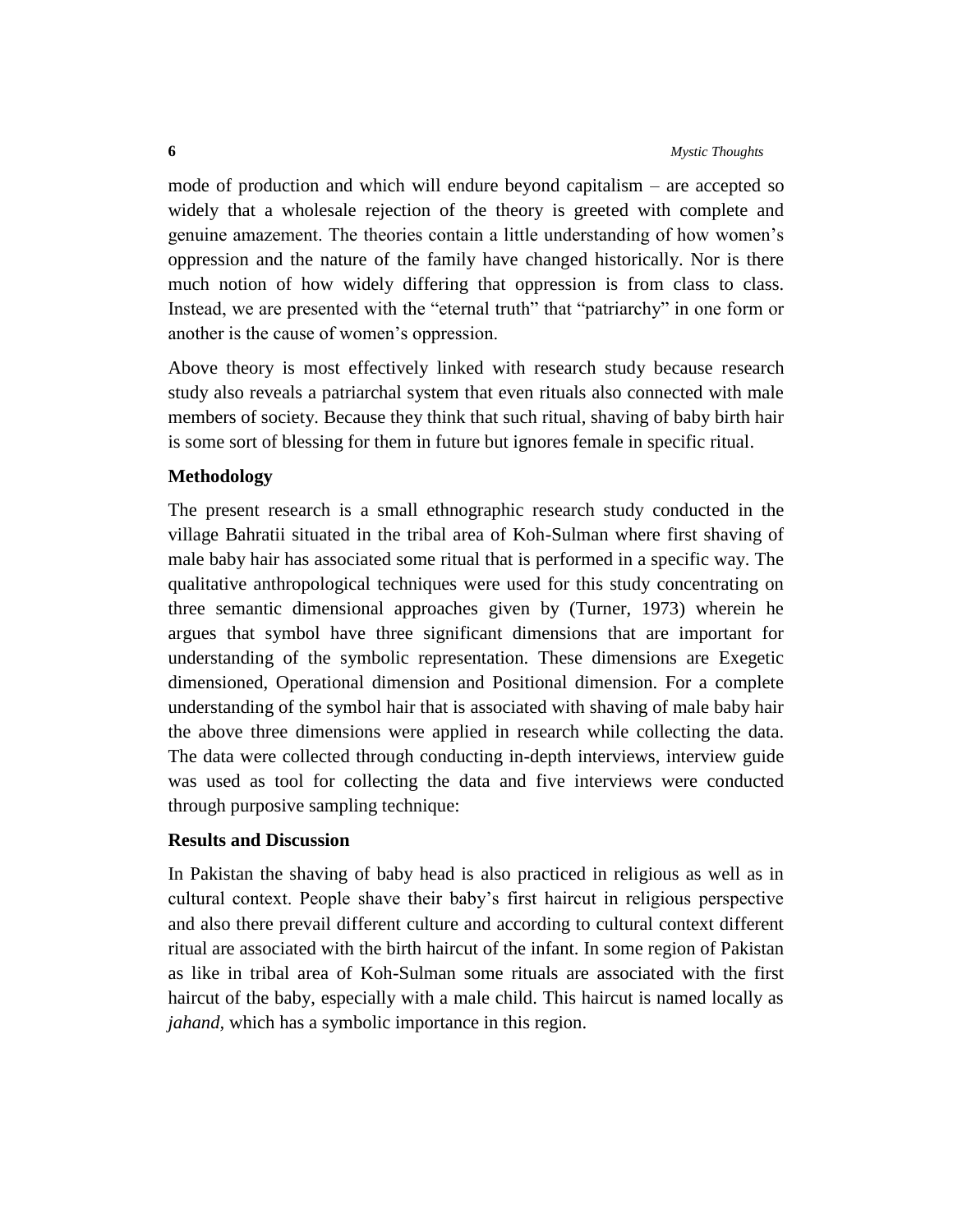Baloch community is living in the village Bahratii. They have a strong belief in religion and the spiritual beings. They pay homage to the *peer* (saints) and *darbar* (shrines). They visit them and associate different ritual with them. The natives believe in the supernatural power of the saints and consider them as an *intermediately* person between them and God. They also believe that the hair of an individual have very significant importance because in some context they are considered as the power of spiritual gaining.

Leach in his article "Magical Hair" argues that hair rituals may have sexual associations has been apparent to anthropologists from the beginning, but mostly they have not regarded this as a matter of crucial significance and classed ritual hair-cutting as one 'of an extensive series of practices, due to various and often obscure motives, which come under the general heading of ceremonial mutilations. In the anthropologist's view, ritually powerful human hair is full of magical potency not because it is hair, but because of the ritual context of its source, e.g. murder, incest, mourning, etc.. It is the ritual situation which makes the hair powerful, not the hair, which makes the ritual powerful (Leach, 1958).

*Jahand* is celebrated ceremonially in a family gathering. The shaven hair is put in an embroidered fabric. All family members go to the local *darbar* (shrine) and perform a ceremony. These relatives include the parents, grandparents, siblings, uncles, aunts, other relatives and neighbors who are invited. They seek permission of the *matwali* (sitting peer or saint) to start the ceremony. The head of the family slaughter a goat as *sadka* (charity) and hang the fabric containing baby's hair with a tree in the shrine area. Performing this ritual of *jahand* shows that the first hair of the infant are very significant and if these are thrown away these could be used for black magic and the evil spirit could harm the child. Visiting the shrine means seeking spiritual power and blessing of the saint to protect the child. Usually the ritual is performed for a male child. The idea behind this is that the male should have the power as in the future they work and run families.

Some of the natives link this jahand ritual with Aqeeqah ceremony, an Islamic tradition where two goats are slaughtered for a male child. This way they could save an extra goat to be slaughtered as *sadka* (charity). The Aqeeqah ceremony essentially consists of two acts: the shaving of the hair from the head of a newborn baby, and the sacrifice of an animal (these were also characteristic features of Millat-u-Ibrahim, the religion of the Prophet Ibrahim).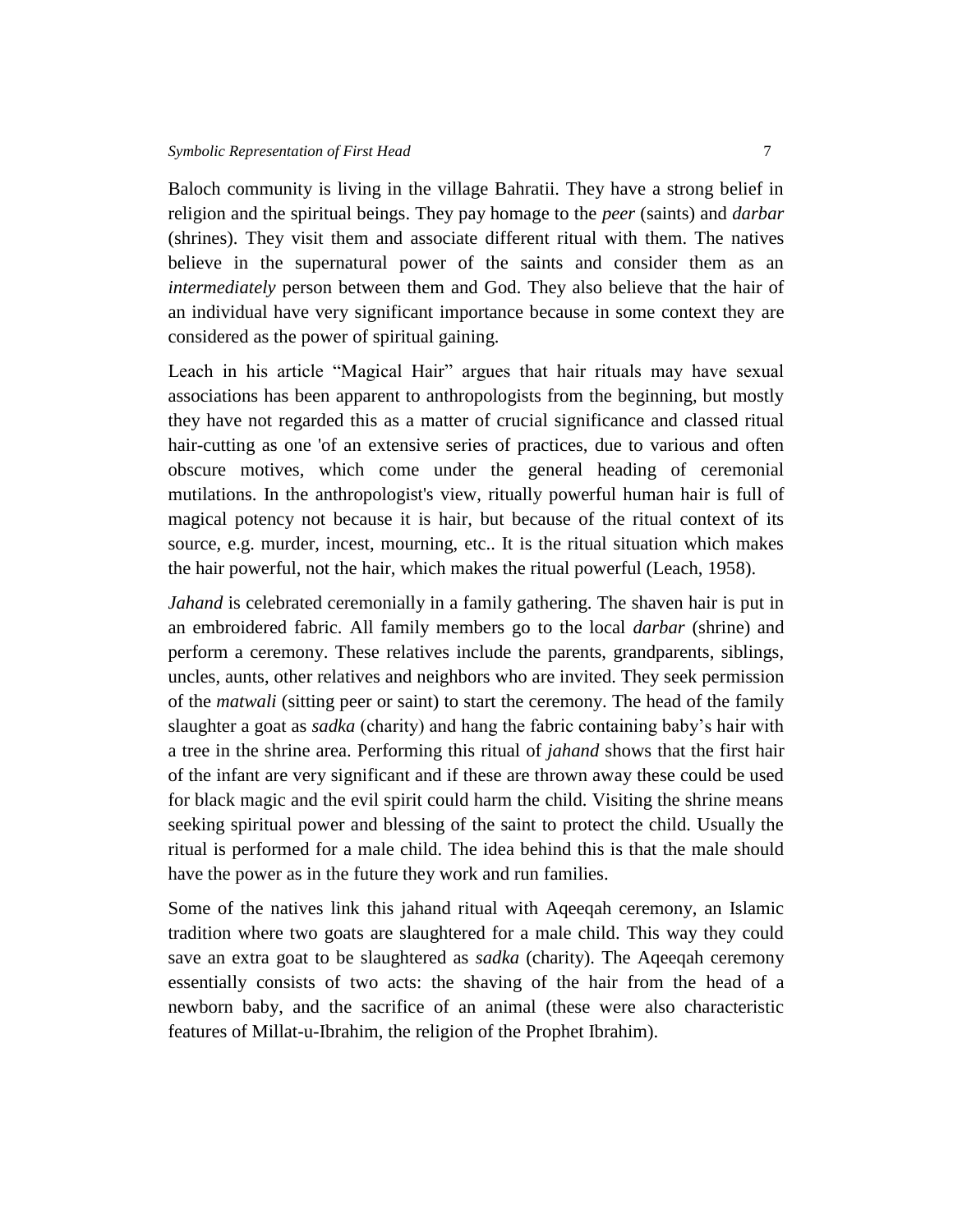It was reported by Buraydah (RA) "During the age of ignorance, when a child was born to anyone of us, we used to slaughter a goat and smear the child with its blood. Later, after the dawn of Islam, our practice became (on the advice of the Prophet) that we sacrifice a goat of Aqeeqah on the seventh day after the birth of the child, shave the head of the infant and apply saffron on it" (Sunan Abu Dawood 2:2137).

The natives had different opinions regarding the ritual of first haircut of the baby, some villagers reported that it is like the ceremony of Aqeeqh but others said that it was the symbolic representation associated with a male child. They believed that by performing this ritual the baby would remain healthy and spiritually blessed. The spiritual power of the saint would protect him from all the evil spirits or evil-eyes. It was sort of a commitment to the peer or saint as they believed that God had given him the power to the saint that he could extend the blessings to the child. This head shaving ceremony was performed preferably on the seventh day if not on the seventh day than within the forty days of birth. In case if the parents are poor and cannot afford to buy animals for sacrifice, this ceremony could be delayed for three years. They shaved the head on the seventh day, saved the hair in a an embroidered fabric till the ceremony is performed. This ceremony is performed with the consent of the *moatvali* or guardian of the shrine. The delay is only possible with his permission.

#### **Connection with God**

Hallipke says in his article "Social Hair" that two different hypotheses suggest themselves. The first is that the meanings ascribed to symbols are related to the workings of the subconscious, which are assumed to be similar in members of every culture and, more specifically, to the mechanisms of the repression and sublimation of the sexual impulses. The second is that, given the common concern of all societies with survival, the nature of the physical environment, procreation, the social role of the sexes, youth and age, order and disorder, and similar basic concepts, there are certain symbols and symbolic acts which are inherently appropriate in expressing these concepts (Hallipke,1969).

The symbolic representation of a haircut was associated with different concepts in tribal area of Koh-Sulman. It revealed the natives' emotional attachment with that particular shrine and their association with the animal sacrifice and hair cutting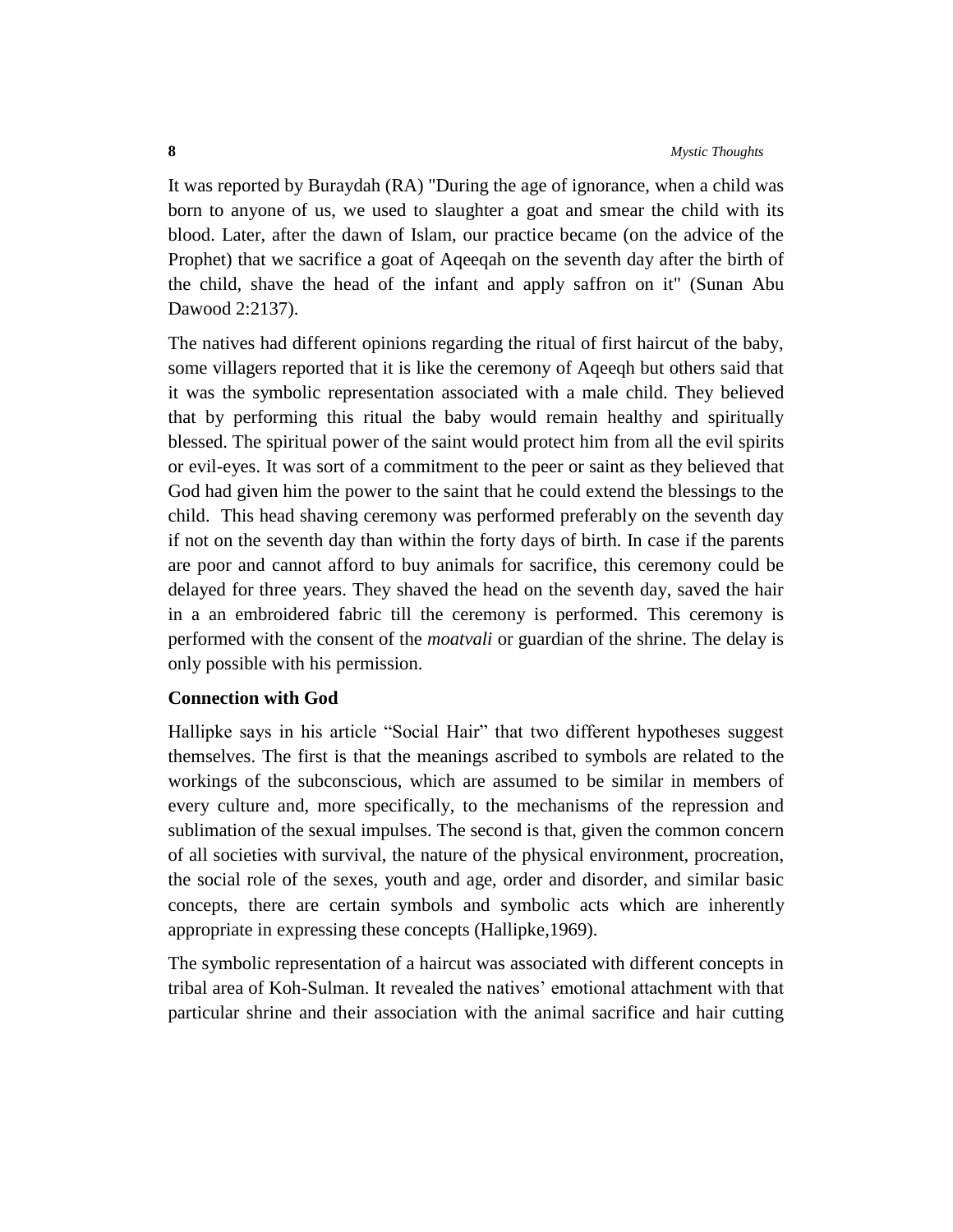ritual. Respondents reported that basically this ritual was a form of connection with God. By doing this actually they believe that they were connecting themselves with God indirectly and seeking His blessings through the saint whom they consider holy. One of my respondents reported that "saints are not God, but they are not aloof from God. They are very close to Him. When we perform this ritual we seek blessings and protection for the child of God through the saint. We are actually securing the future of the child. We also believe that the birth of a male child is because of the blessing of the saint." When their females got pregnant, they went to the shrine, prayed and made a commitment if the son would be born, they would perform the ritual of *Jahand* and slaughter goats at the shrine. This commitment includes the generations to come. This ritual ensured the safety and progress of the family. By performing this ritual at the shrine they tried to please the God by starting a new life in a holy place so that the God may bless them with respect in the society and a prosperous future for their son.

From the above discussion, it is analyzed that the ritual symbols are associated with different behavior that built a different structural context:

- Different meanings of the first haircut of the infant associated with different context
- Different thoughts are interconnected with a single ritual or the event.
- Different ideas like the securing future of the child, getting the blessing of the saint, communicating indirectly with God and different interactions are represented by one action
- Two types action associate with it that in one way it is social and cultural order and on the other way it has a symbolic meaning that mean by cutting birth hair, giving respect and gaining of blessing for the beginning of the new life of the infant.

While talking about "the semantic structure of the symbol" Turner argues that the ritual symbol is the smallest unit of ritual which still retains the specific properties of ritual behavior and the ultimate unit of specific structure in a ritual context. And this semantic structure deals with sign and symbol and has the following attributes: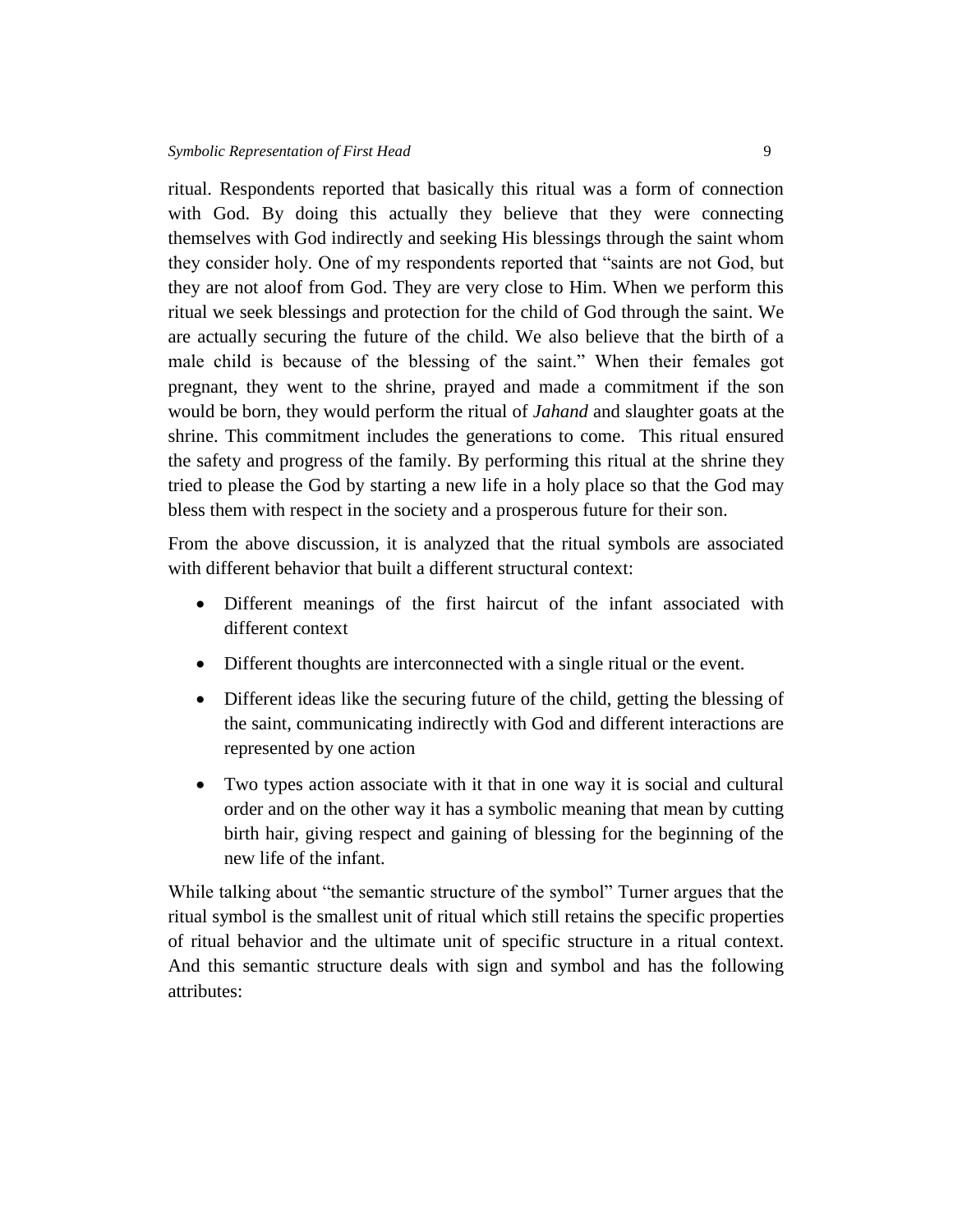- Multiple meanings, actions or objects perceived by the senses in ritual context
- Unification of apparently disparate action
- Condensation/many ideas relation between things actions and interactions are represented simultaneously by the symbol.
- Polarization of significata/the referents assigned by the custom to a major ritual symbol tend frequently to be grouped at opposed semantic poles (Turner, 1973).

#### **Superstitions Associated With the Ritual**

There are various myths and superstition usually associated with a different ritual regarding the power and meanings of that ritual. During this study it was observed that people have associated different myth and superstitions with the first cut hair ritual of a child. I was reported that if someone's parents or grandparents had made a commitment that they would perform the ritual of birth haircut of their son at the shrine and afterwards they did not, something bad and unwanted would happen with that child in the future, like early death, serious illness, any physical disorder or disability, or effects of the evil eye and evil spirit.

There was a difference of opinion about the superstitions among the literates and illiterates. The social change and literacy had different impacts among the natives. The young literates perceived it as a ceremonial activity that connected family and friends. It brought a social order in the community. They felt the necessity to follow it as a tradition because their elders had been doing this since long. They were following it just to keep the tradition alive. While the illiterates and old natives had an orthodox view about this ritual. They had a strong conviction that in the past some of the children died very early and their parents could not reproduce any further to continue their generation just because they did not perform the ritual. The physical trauma among the children was also believed to be caused because of the same reason. This shows that how people's perceptions may differ from one another and how people perceive a ritual in different ways.

Natives performed this ritual or ceremony for their sons only, not for the daughters because of many reasons. Though they shaved their daughters' hair after seven days but did not perform any celebration or the ritual, only sweets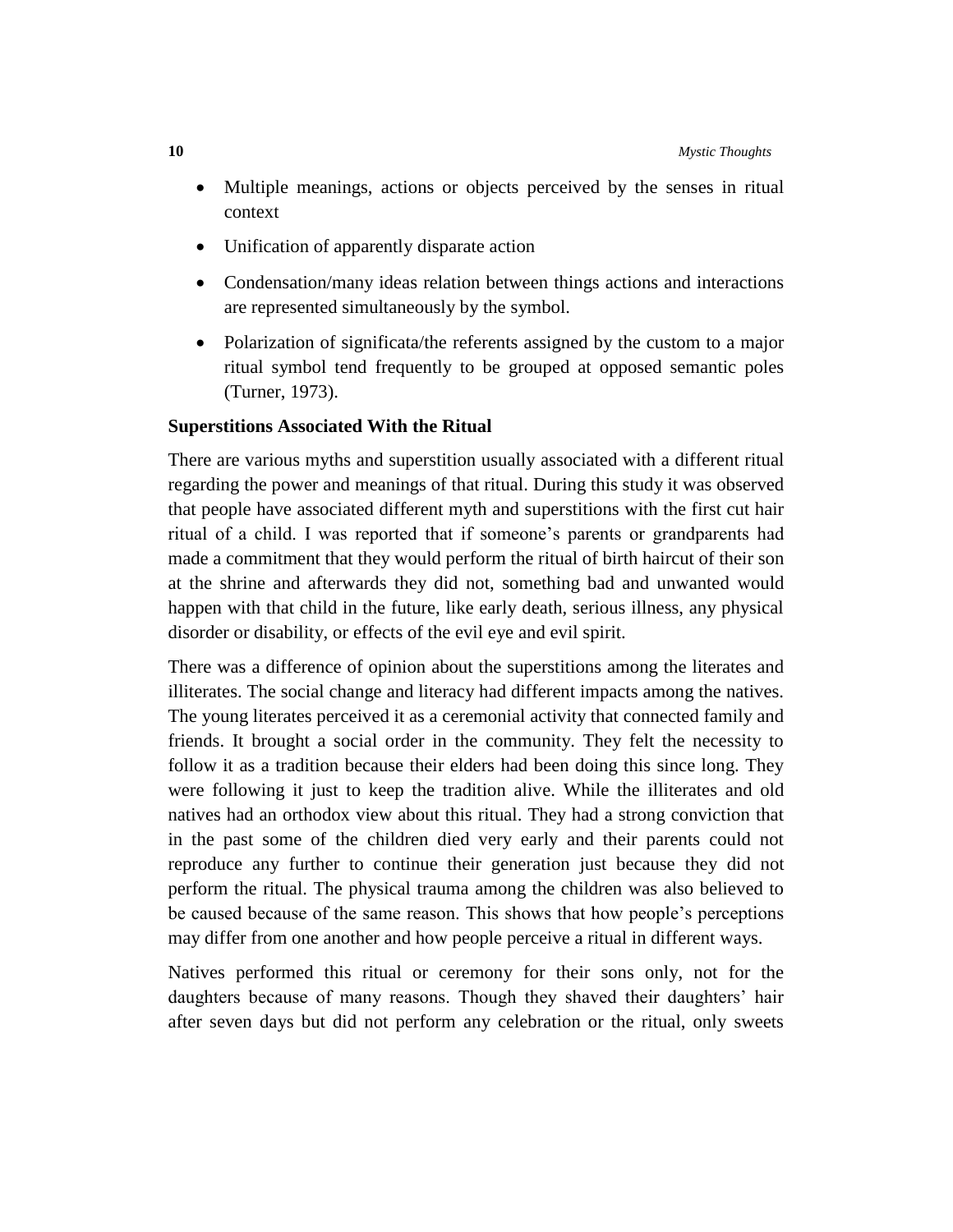were distributed in the village on the occasion, because the females had to stay at home where they did not face any hardships. They just had to get married and run their houses. While the males had many responsibilities in their lives. They had to bear families, earn a livelihood, fulfill social responsibilities, and to deal with the hardships. As it was a patrilineal society they considered their sons as the blessing of the God and wished these blessings to continue throughout their lives. One of our female respondents reported that they associated shaving the head of a child with the practice of Islam at the time of Hajj where the male pilgrims shave their head promising the God to start a new and poise life. It is believed that the God blesses the pilgrims who shave their heads and start their new lives. So to have the same blessing at the beginning of a child's life they perform this ritual. It is analyzed that people had strong beliefs about their customs and they associated their cognition with reason, secondly, they traced their lineages through the male line so the birth of a son meant a lot to them as their generation would proceed through them. They celebrated the birth of a male child because they believed that the family got the new pillar for economic support and it would be a matter of prestige for the entire the family.

#### **Case Study**

Fifty year old native had a physical disability since his childhood. He was stammering while talking. Village people associated different myth with him. Some people of the view that his family did not care about the birth hair and throw them away as it is, that's why some evil eye had affected him. Others think that his parents did not perform the ritual properly. They only sacrificed the goats, but lost the heir that's why the saint did not bless him and he lost his speaking power. The victim himself reported that due to lack of resources his parents could not slaughter a goat at shrine immediately after his birth. They decided to perform the ritual a year later. They shaved his head and saved the hair, but unfortunately they lost them. When he grew up his parents felt that he had a problem while talking, then his parents went to the shrine, sacrificed a goat, apologized for their ignorance, and promised not to do it in future even in the generations to come, so that the saint may shower his blessing on him, his future may be secured and the same thing may not happen again.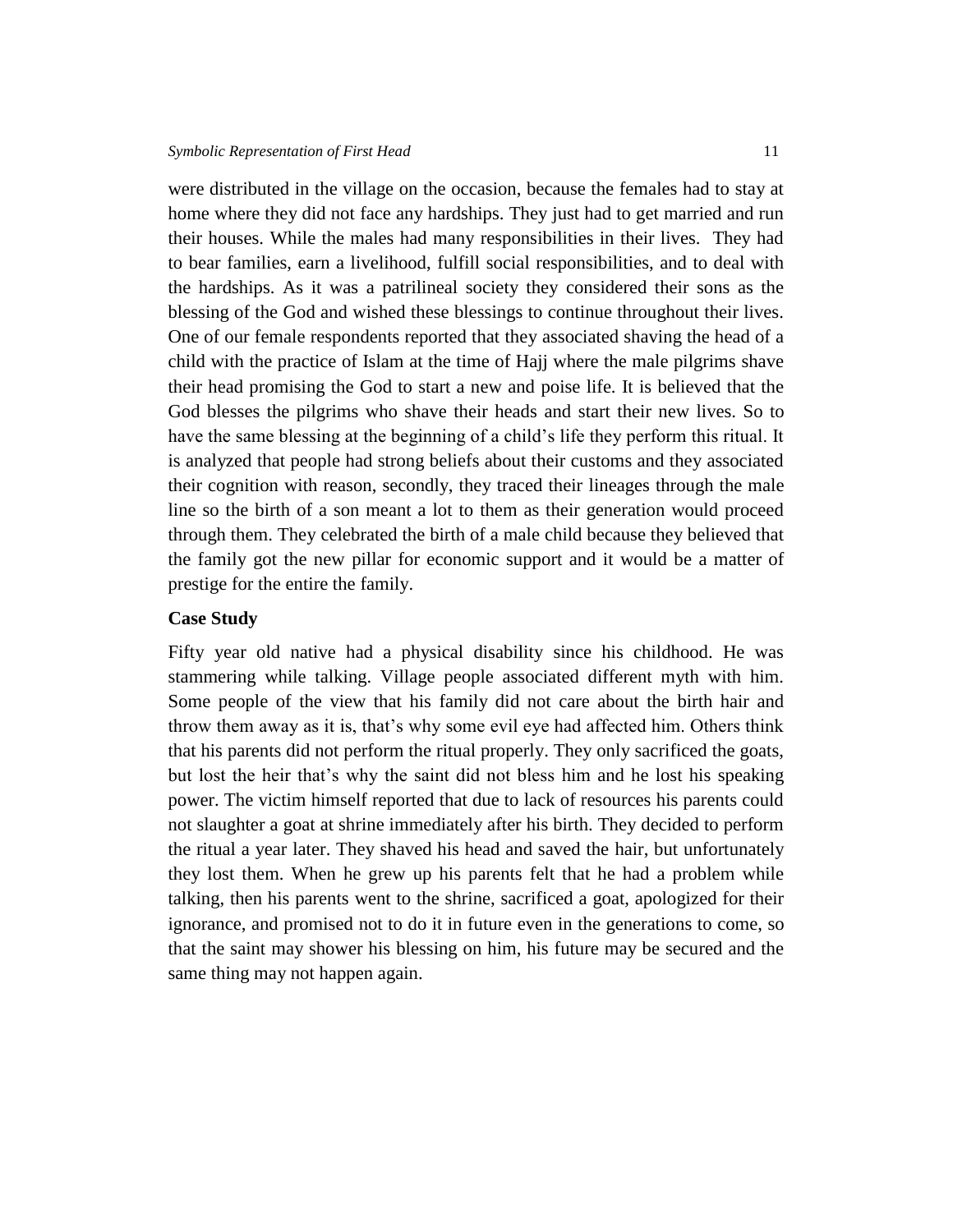# **Conclusion**

Shaving the head of the children for the first time is associated with religious and cultural values. These hairs have a great symbolic representation in the tribal area of Koh-Sulman. A ritual is performed on the occasion which associated with different types of behaviors. The key symbol of the ritual is the hair and the people perceive this symbol in different ways. Young literates have a different opinion, whereas illiterates especially the older people think differently. For older people it is the matter of their basic belief that is associated with their religion and cultural pattern and considers it as important figure and the young people take the ritual as a normative pattern of tier customary practice for them it is also a source of gathering that bond the social integration.

The operational side of the symbolic representation based on people conception and non-verbal behavior, especially the facial expression while the related questions were asked. The responses concluded that the shaving of the male child's head actually is welcoming the new born in the world and securing him from evil spirits by performing the ritual in shrines to seek God's blessing through saints. The third important aspect is the positional dimension that concludes the relation of symbol hair with behavior of the people when used in ritual context that revealed that the ritual is associated with male because they had to run families in the future, secondly the association of the lineage system of family with male if they do not perform the ritual it means they are breaking the commitment that they made with the saint who in that case will not shower his blessing and any harmful situation for child may arise in future.

The study also concludes that the symbolic representation of birth haircut of the male toddler is not only about a culture, but about the basic structure of thought, modes and values, like the patrilineage system where they only perform rituals for the sons. The theme of the ritual depict that people consider that hair is used for magic and evil spirit.

# **References**

• Bilu, Y. (2003). Male Identity and Rituals of Childhood in the Jewish Ultraorthodox Community. Ethos 31 (2): 172-203, published by the American Anthropologist Association